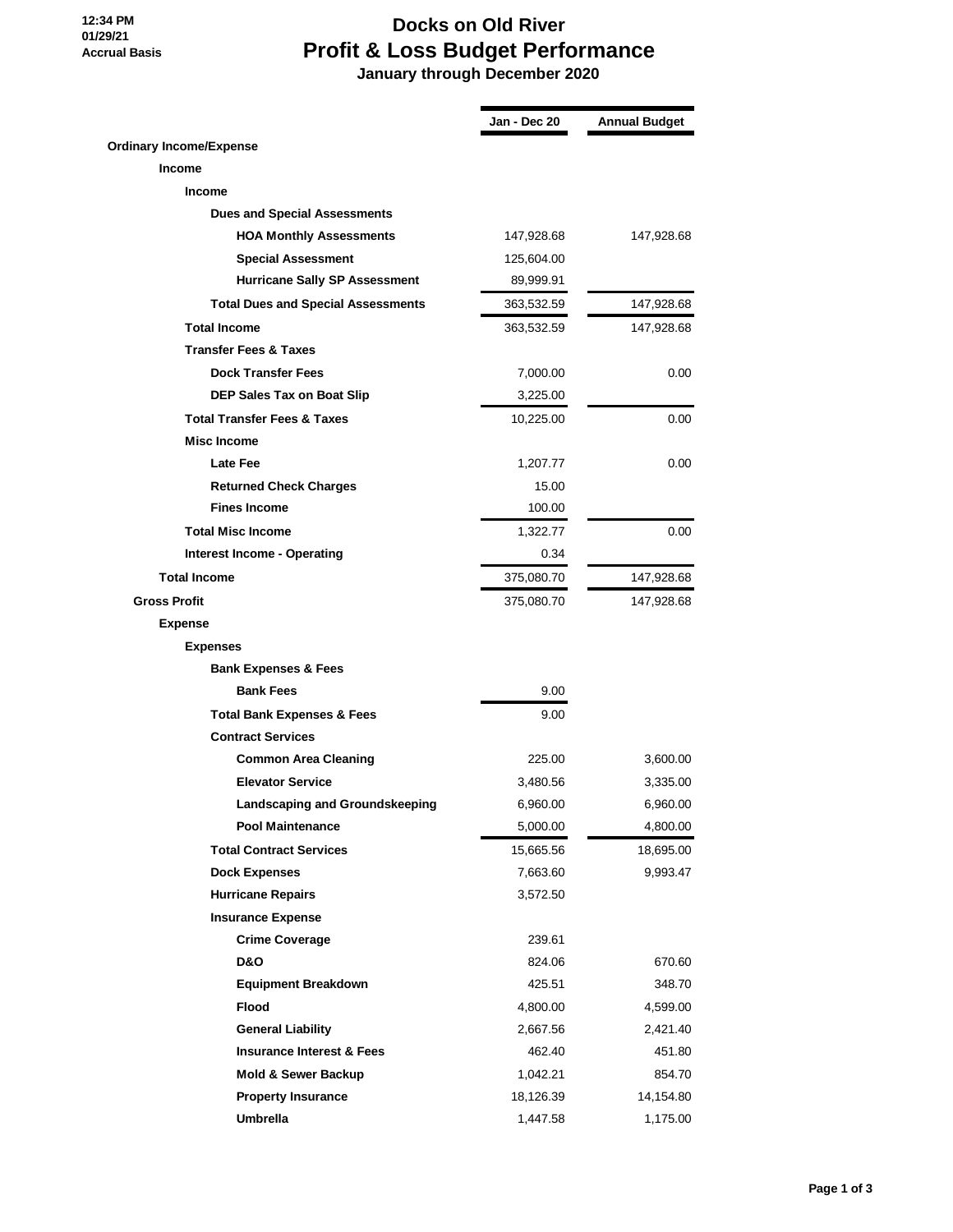# **Docks on Old River Profit & Loss Budget Performance**

 **January through December 2020**

|                                        | Jan - Dec 20 | <b>Annual Budget</b> |
|----------------------------------------|--------------|----------------------|
| <b>Workers Comp</b>                    | 590.53       | 489.50               |
| <b>Insurance Expense - Other</b>       | 0.00         | 6,351.71             |
| <b>Total Insurance Expense</b>         | 30,625.85    | 31,517.21            |
| <b>Interest Expense</b>                | 0.00         | 173.04               |
| <b>Licenses &amp; Permits</b>          | 865.42       | 493.00               |
| <b>Property Taxes</b>                  | 2,275.91     | 4,838.27             |
| <b>Property Management Fees</b>        | 12,514.50    | 12,442.40            |
| Professional Fees - Legal / CPA        | 2,489.10     | 250.00               |
| <b>Postage and Delivery</b>            | 160.81       | 110.00               |
| <b>Pool Expenses</b>                   |              |                      |
| <b>Pool Supplies</b>                   | 3,712.84     | 2,400.00             |
| <b>Pool Repairs</b>                    | 2,258.17     | 2,100.00             |
| <b>Total Pool Expenses</b>             | 5,971.01     | 4,500.00             |
| <b>Pest Control</b>                    | 591.25       | 709.50               |
| <b>Other Taxes &amp; Fees</b>          | 61.25        | 61.25                |
| <b>Office Supplies/Printing</b>        | 847.50       | 600.00               |
| <b>Repairs and Maintenance</b>         |              |                      |
| <b>Electrical Repairs</b>              | 0.00         | 200.00               |
| <b>Elevator Maintenance</b>            | 3,242.50     | 1,020.00             |
| <b>Fire System Inspections</b>         | 2,266.66     | 935.00               |
| <b>Fire System Monitoring</b>          | 773.28       | 773.28               |
| <b>Fire System Repairs</b>             | 16,349.93    | 1,044.00             |
| General Maint. & Repair                | 33,102.71    | 6,600.00             |
| <b>Grounds Maintenance</b>             | 2,649.22     | 0.00                 |
| <b>Janitorial Supplies</b>             | 0.00         | 312.50               |
| <b>Maintenance Supplies</b>            | 1,420.94     | 1,200.00             |
| <b>Misc. Maintenance</b>               | 176.45       |                      |
| <b>Plumbing Repairs</b>                | 250.00       |                      |
| Roof Maintenance - Annual              | 1,250.00     | 2,600.00             |
| <b>Repairs and Maintenance - Other</b> | 0.00         | 0.00                 |
| <b>Total Repairs and Maintenance</b>   | 61,481.69    | 14,684.78            |
| <b>Reserves</b>                        | 13,448.04    | 13,448.04            |
| <b>Small Tools and Equipment</b>       | 536.49       |                      |
| <b>Site Improvement</b>                |              |                      |
| <b>SPA - Dock Repairs</b>              | 74,558.00    |                      |
| <b>Total Site Improvement</b>          | 74,558.00    |                      |
| <b>Utilities</b>                       |              |                      |
| Cable                                  | 6,510.98     | 7,590.72             |
| <b>Electricity</b>                     | 5,581.04     | 6,378.00             |
| <b>Telephone Expense</b>               | 4,206.44     | 3,504.00             |
| <b>Trash Disposal</b>                  | 4,139.72     | 4,080.00             |
| Water & Sewer                          | 9,436.09     | 13,860.00            |
| <b>Total Utilities</b>                 | 29,874.27    | 35,412.72            |
| <b>Total Expenses</b>                  | 263,211.75   | 147,928.68           |